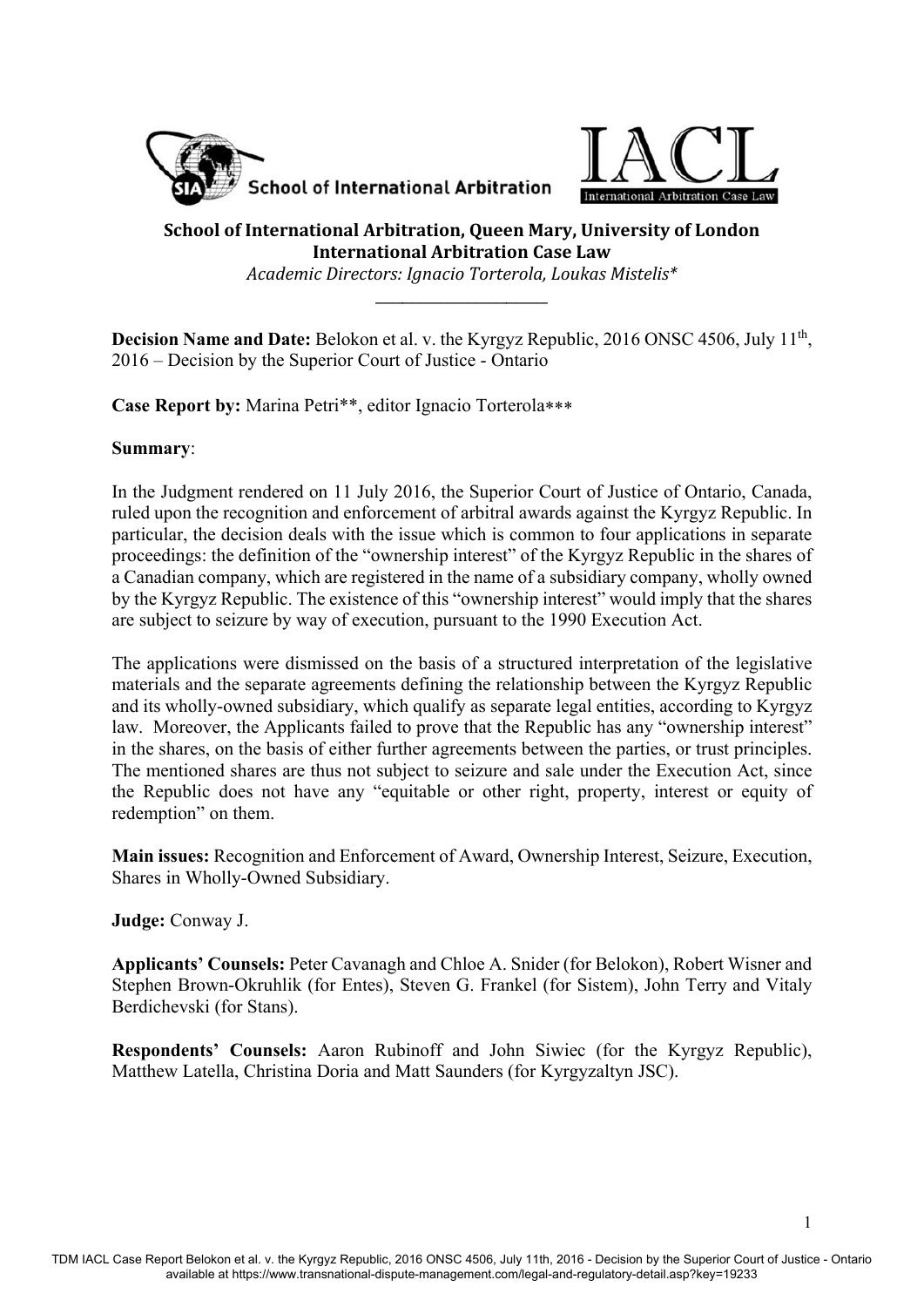\* Directors can be reached by email at ignacio.torterola@internationalarbitrationcaselaw.com and loukas.mistelis@internationalarbitrationcaselaw.com

\*\* Marina Petri is a PhD Candidate at Bocconi University (Milan, Italy), she holds a Degree in Law from Sant'Anna School of Advanced Studies in Pisa (Italy) and an LLM form the College of Europe in Bruges (Belgium). Ms. Petri can be reached at marina.petri@phd.unibocconi.it.

 Ignacio Torterola is co-Director of International Arbitration Case Law (IACL) and a partner in the International Arbitration and Litigation Practice at GST LLP.

#### **Digest**:

#### **1. Relevant Facts and Procedural Dates**

In 1992, the Kyrgyz Republic ("**Republic**" or "**Government**") granted the rights for the exploration and development of its largest gold mine (the "**Kumtor Project**") to a company ("**Kumtor Gold Co.**"), two thirds of which (66,7%) were held by Kyrgyzaltyn State Concern (with no separate existence), while the remaining third (33,3%) pertained to the Cameco Corporation ("**Cameco**"), a Canadian company (¶ ¶ 4, 5). In the late 1990s, the shares in Kumtor Gold were transferred from the State Concern to a Joint Stock Company ("**Kyrgyzaltyn JSC**" or "**Kyrgyzaltyn**"), which was 100% owned by the Republic (¶ 6).

In 2003, further restructuring of the Kumtor Project occurred: the shareholders transferred their shares to a Canadian company, Centerra Gold Inc. ("**Centerra**"), in exchange for which they received shares in Centerra. As a result, Kyrgyzaltyn received a 33% holding in Centerra (the "**Initial Shares**"), while Cameco obtained a 67% shareholding. In 2004, Kyrgyzaltyn reduced its shareholding to approximately 17% (¶ 9).

In the early 2000s, disputes arose between the Republic and Centerra on the management of the Kumtor Project. The Investor-State arbitration commenced by Centerra and Kumtor Gold Co. was suspended in 2008, and the Agreement on New Terms for the Kumtor Project ("**ANT**") was signed in 2009 (¶ 11) between the Republic, Kyrgyzaltyn, Cameco, Centerra and its two operating subsidiaries. It deals with the settlement of all claims in the arbitration and sets out the basis for amended agreements on the Kumtor Project (¶ 12). *Inter alia*, the ANT provided for Kyrgyzaltyn's increase in shares, from 17% to 32,7% (the "**Additional Shares**"), in exchange for an expansion to the mining concession and a more favorable tax regime for one of Centerra's subsidiaries (¶ 14). The Additional Shares were acquired by Kyrgyzaltyn through both Treasury Shares and a transfer from Cameco pursuant to the fulfilment of certain conditions set out in the ANT (¶ 15). The ratification process of the ANT included Government Resolution 254 (**"Resolution 254**"), requesting the approval of the ANT by the Kyrgyz Parliament (¶ 22), as well as a Parliamentary decree ("**Decree 1141 – IV**") instructing the Government to inform the Parliament on the implementation of the ANT (¶ 23).

The new arrangements defined in the ANT were reflected in the Restated Shareholders' Agreement ("**RSA**"), to which the Republic is not a party (¶ 18).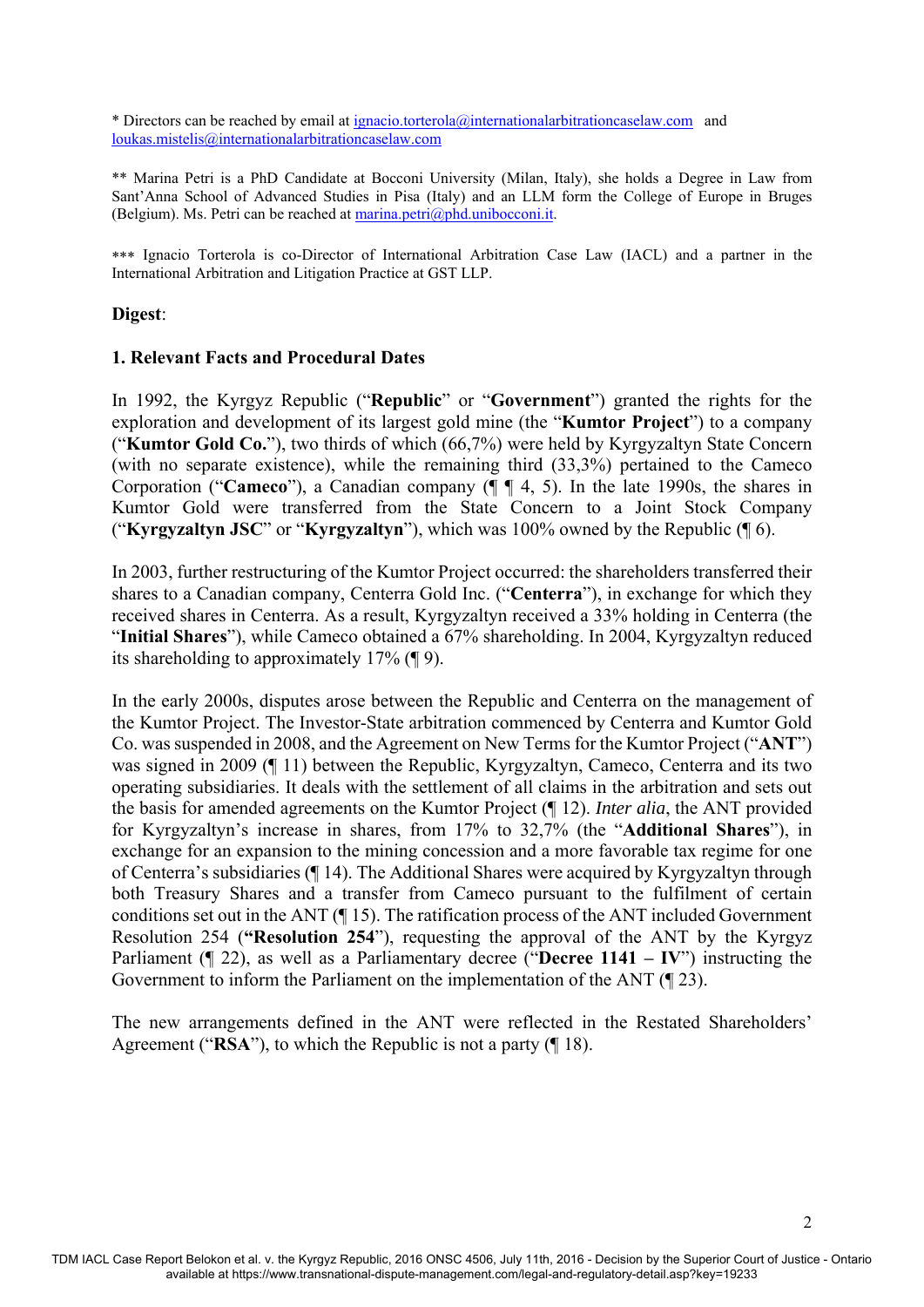## **2. The Analysis of the Court**

The Applicants claim that the Republic owns the Centerra shares held by Kyrgyzaltyn and this ownership interest is subject to seizure pursuant to Section 18 of the Execution Act (¶ 24). The analysis put forward by the Court rejects this claim, by focusing on (1) Kyrgyz law, (2) the interpretation of the ANT, and (3) additional evidence.

Kyrgyzaltyn is a Joint Stock Company ("**JSC**"): under Kyrgyz law, JSCs have "full ownership rights to [their] assets", and once the transfer of assets to the JSC is finalized, the founders obtain shareholder rights in the company, but they no longer have any property rights on the assets transferred. Thus, by transferring its assets to Kyrgyzaltyn, the Republic relinquished any rights it had in such assets (¶ 7). Moreover, JSC assets have to be separately accounted for, and no shared liability exists between the company and the shareholders (¶ 8). Consequently, in order to support their claim that the Government *de facto* owns the Centerra shares, which are registered in Kyrgyzaltyn's name, the Applicants rely on the ANT (which needs to be interpreted according to New York law) and, that no ambiguity will be found there, based upon the language of Resolution 254 and Decree 1141 – IV ( $\P$  26). They acknowledge that they have the burden of proof in establishing that the Republic has an exigible interest in the Centerra shares, pursuant to the 1990 Execution Act (¶ 30).

First, the Court addresses the issue of the interpretation of the ANT ( $\P$   $\P$   $33 - 45$ ), under New York law. It finds that the agreement is unambiguous in providing that Kyrgyzaltyn owned the Initial Shares according to Kyrgyz law on JSCs, and acquired the Additional Shares as part of an overall resolution of the dispute between Centerra and the Republic (¶ 45). More specifically, the Additional Shares were transferred to Kyrgyzaltyn as the registered and beneficial owner, and the Applicants failed to prove that the Government retains any ownership interest in those shares, with regards to either the wording of the Recitals of the ANT ( $\P$   $\P$  40, 41, 43), that of the operative clauses of the agreement (¶ 42), or the general references to "the Kyrgyz side" made in the ANT (¶ 44).

Secondly, additional evidence ( $\P$   $\P$  46 – 56) and trust principles ( $\P$   $\P$  57 – 50) are taken into consideration. The former concerns the analysis of the language used in Resolution 254 (¶ 47), as well as Decree 1141 – IV (¶ 49); moreover, other Government conducts allegedly supporting the Republic's acting as the owner of the Centerra shares (¶ 53) are observed. The Court is not persuaded that this evidence, on a balance of probabilities, supports the Applicants' claims, as it is equally consistent with the Republic's acting as the sole shareholder of Kyrgyzaltyn, which remains the owner of the Centerra shares (¶ 56). Similarly, the Court rejects the Applicants' submission that Kyrgyzaltyn holds all of the Centerra shares in trust for the Republic, pursuant to the wording of Resolution 254 (¶ 59).

Finally, (¶ ¶ 61 – 64), the Court underlines that the two cases the Applicants rely on (*Tracy (Litigation guardian of) v. Iranian Ministry of Information and Security* [2014, ONSC 1696] and *1454495 Ontario Inc. v. J=Systems Inc.* [2002, ONSC CarswellOnt 458]) are distinguishable from the present case. As a matter of fact, in the mentioned case law, enough evidence existed for the Court to establish that, on a balance of probabilities, the debtor retained some sort of ownership interest in the assets in question that could therefore be subject to seizure and sale, pursuant to the "remedial nature" of the Execution Act (¶ 30). Such a causal evidence has not been proven by the Applicants in the present case (¶ 64).